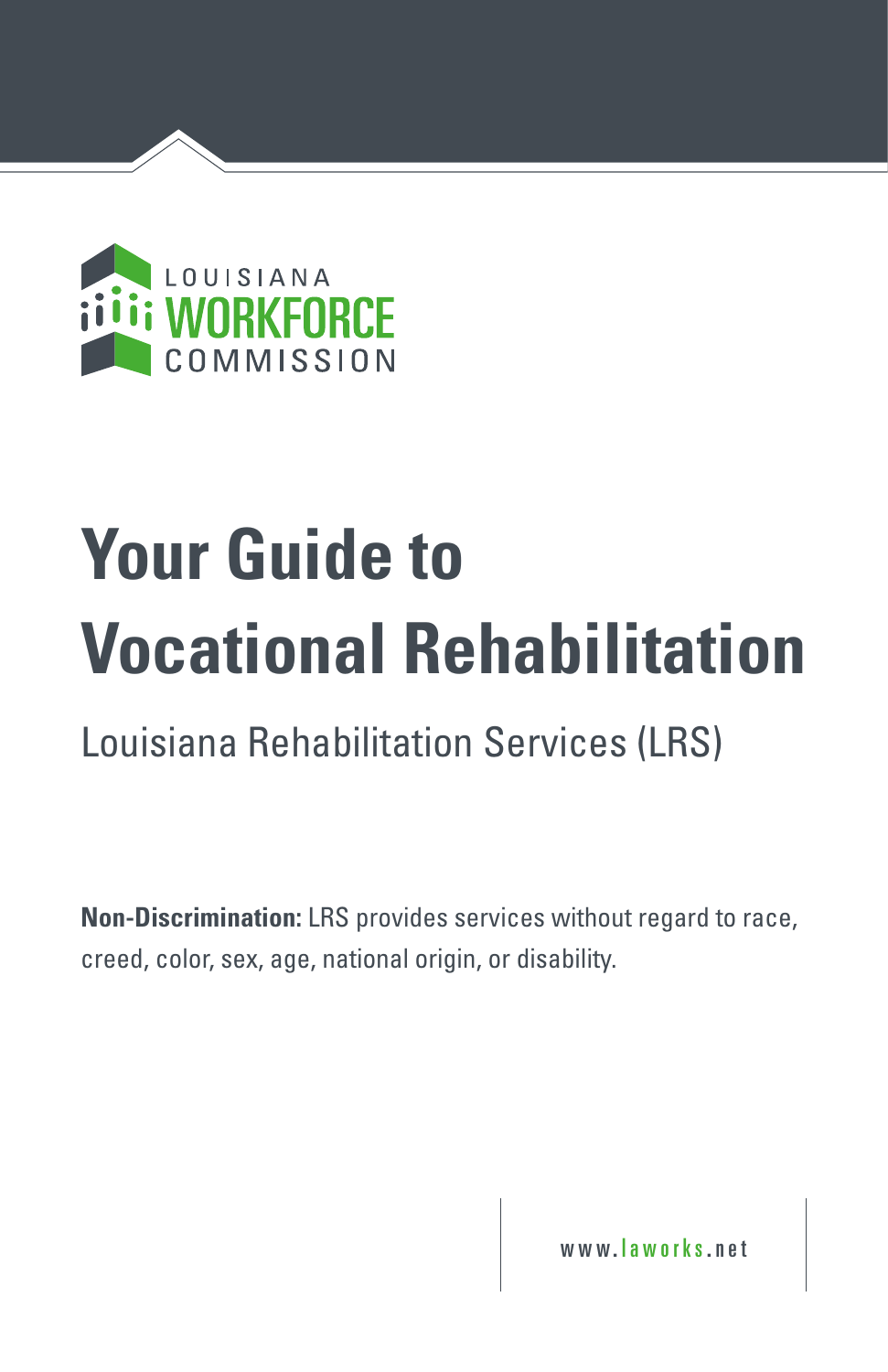# **Louisiana Rehabilitation Services (LRS) Vocational Rehabilitation (VR)**

The purpose of this booklet is to help explain vocational rehabilitation (VR) — how it works and how you can make it work for you. Keep this booklet handy so you can refer to it at any time. Your VR Counselor will explain these services and answer any questions you and your family members may have.

## **Mission Statement**

To assist persons with disabilities in their desire to obtain or maintain employment and/or to achieve independence in their community by providing rehabilitation services and by working cooperatively with business and other community services.

## **Philosophy Statement**

To fulfill the mission of LRS by increasing public awareness and by using existing resources and developing innovative strategies to identify and meet the needs of persons with disabilities; and to provide individualized, flexible and timely services consistent with informed choice.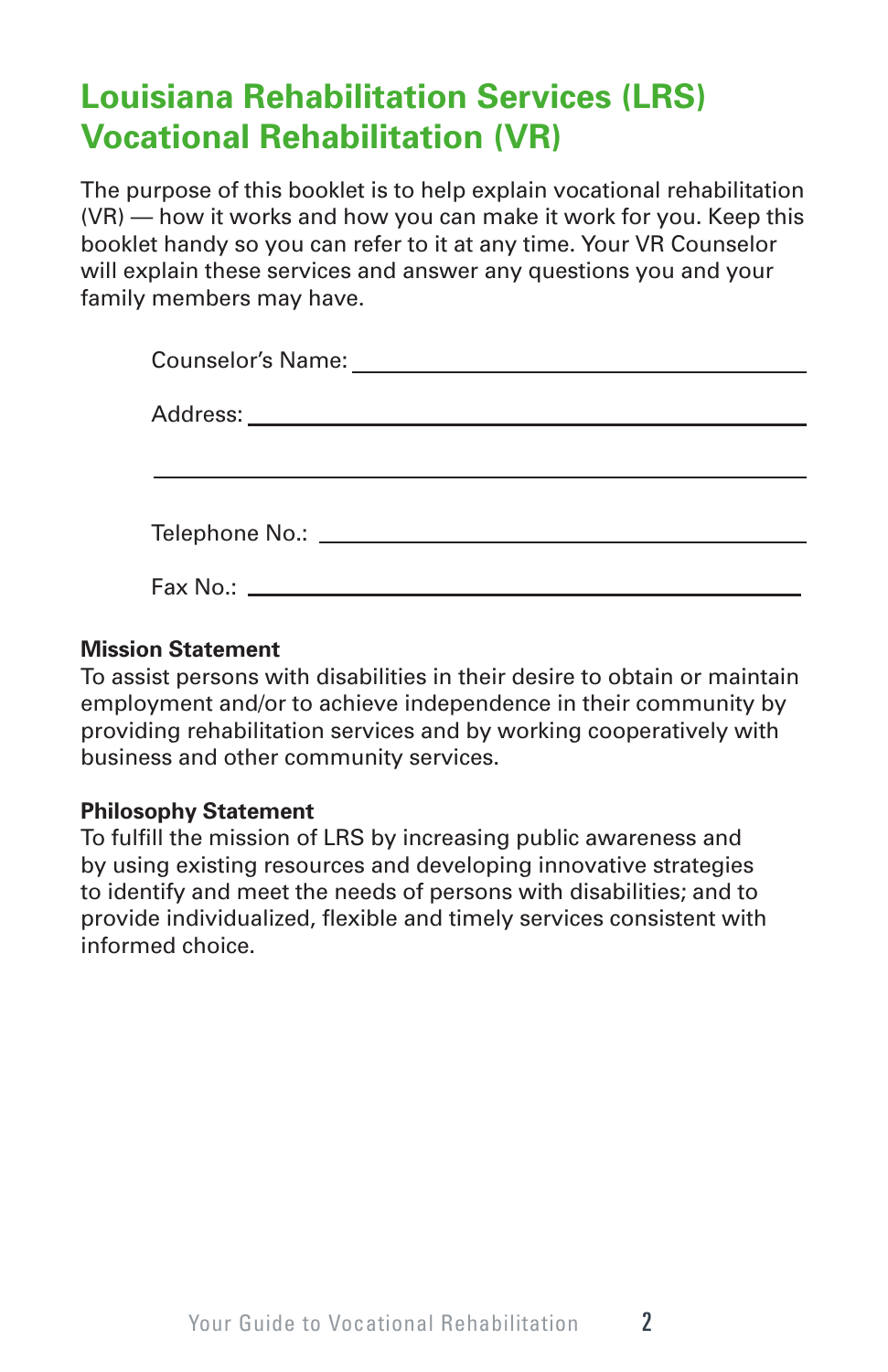# **What is Vocational Rehabilitation?**

Vocational Rehabilitation (VR) is a program that helps persons with disabilities obtain the skills and other resources they need to get a job, keep a job, and develop a long-term career.

# **Should I apply for VR?**

You should apply if you have a disability and your disability causes you problems in preparing for, finding, or keeping employment.

# **Who will help me?**

When you apply, a VR Counselor is assigned to work with you. VR Counselors are trained to work with persons who have disabilities and are one of the most important people in your rehabilitation program.

# **What should I do?**

- Be open and honest about your disability, your needs, and your feelings.
- Ask questions if you do not understand something.
- Follow medical or other professional instructions.
- Inform your Counselor of any changes in your situation.
- Keep all appointments and be on time. Call your Counselor if you cannot keep an appointment.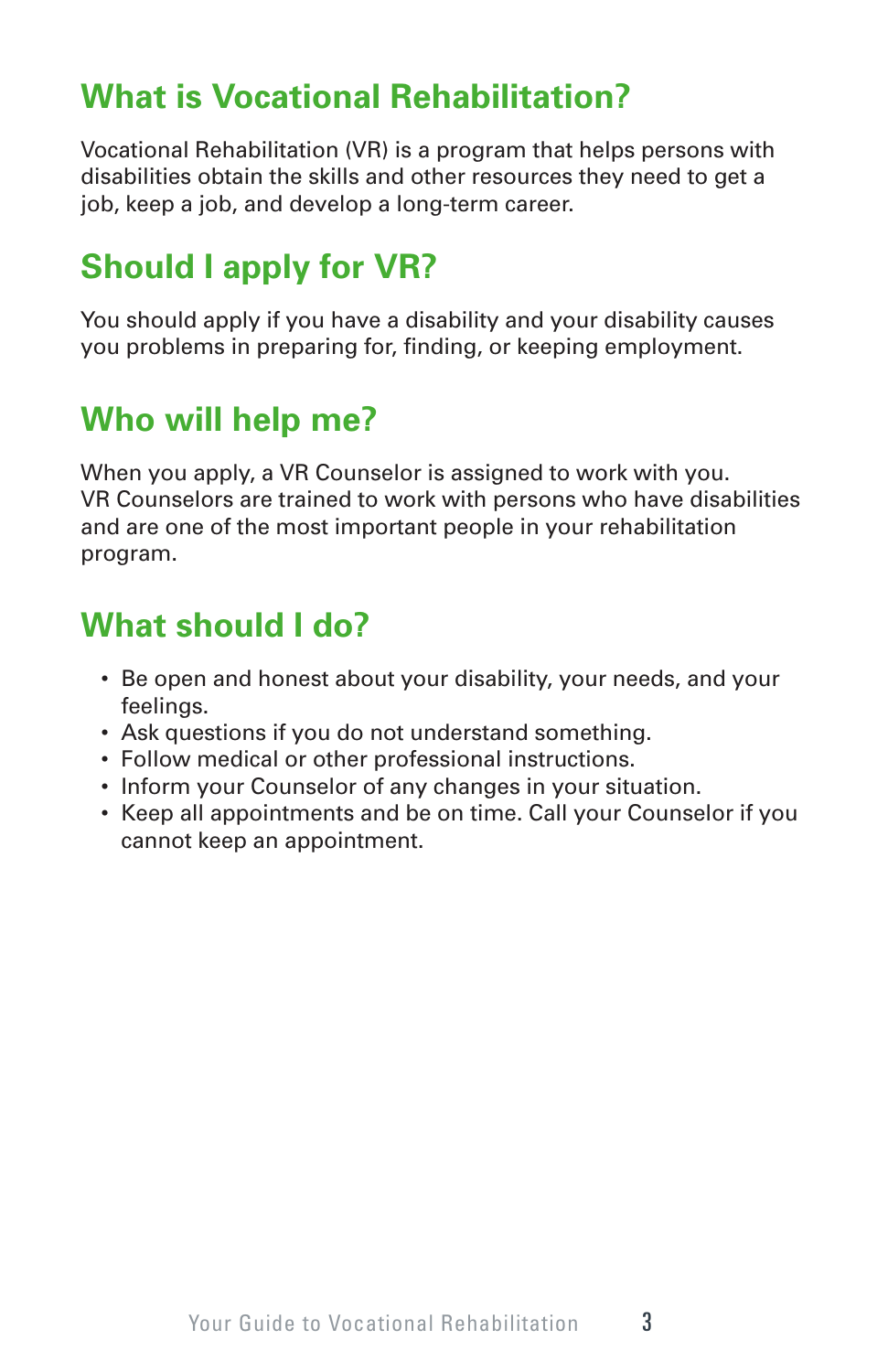# **Basic Steps to Vocational Rehabilitation**

- **1. Referral & Application**
- **2. Initial Interview**
- **3. Evaluation/Assessment**
- **4. Eligibility**
- **5. Planning**
- **6. Services**
- **7. Employment**
- **8. Successful Rehabilitation—Employed**

## **Step 1 – Referral & Application**

To apply for VR services, contact the LRS office nearest to where you live. A list of offices is printed in the back of this booklet. You should be prepared to give the following information:

- Name
- Disability
- Telephone Number
- Address
- Date of Birth
- Social Security Number

A VR Counselor will then contact you either by phone or in writing to schedule an initial interview.

Prior to your interview, you should notify your Counselor of any special accommodations you may need. Appointments are usually made within 30 days of receiving your request for services.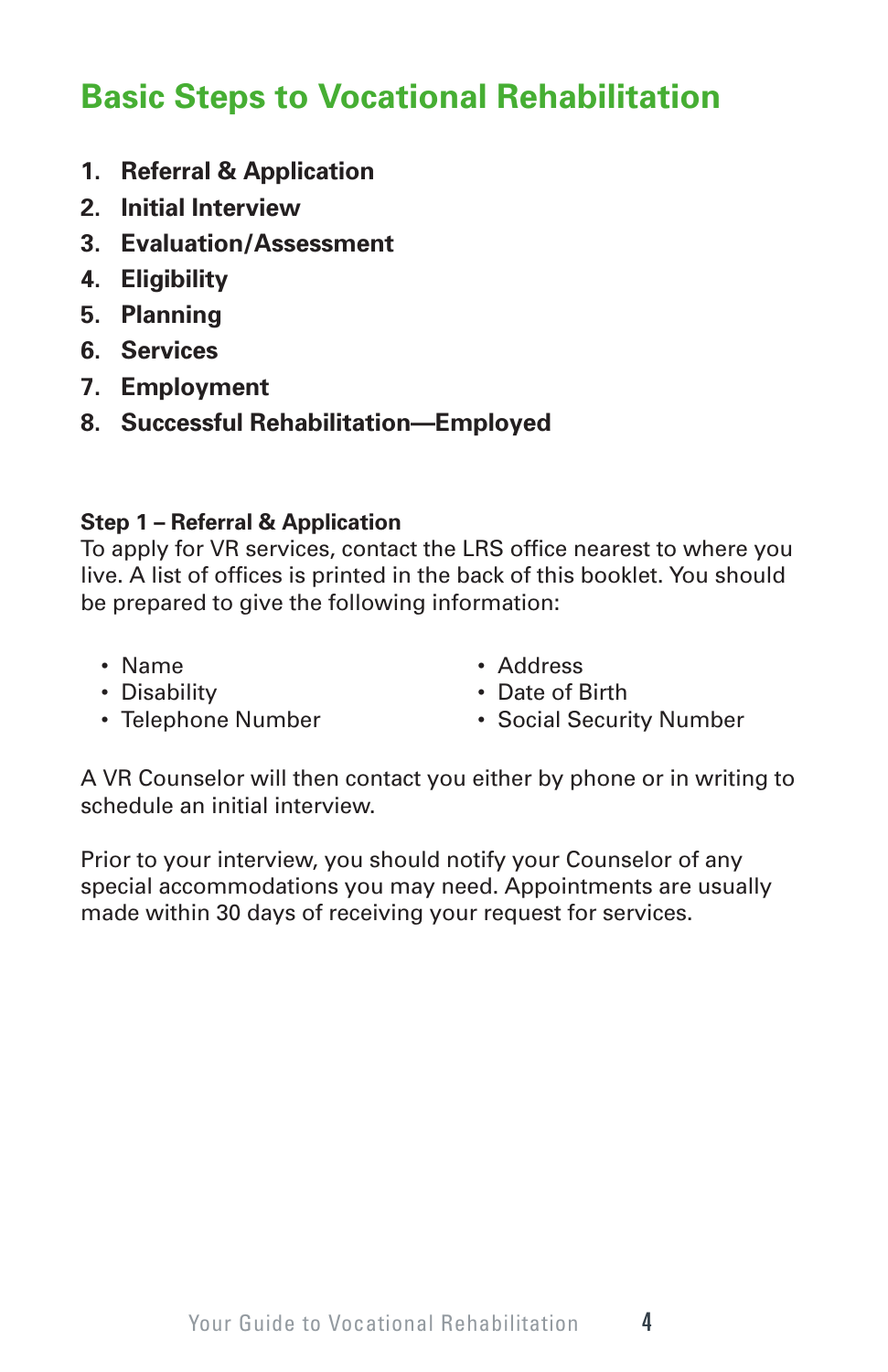## **Step 2 – Initial Interview**

During your initial interview, your VR Counselor will review and/or complete your application for VR services with you. Your Counselor will ask you many questions about your disability, education, family, and work history to determine your eligibility for services.

To speed up the eligibility process, bring the following with you to the Initial Interview:

- Medical reports regarding your disability.
- Transcripts and/or grades from high school, college/vocational technical school.
- Reports from other professionals who have provided services to you.
- A description or résumé of your work history if you have work experience.

Sometimes additional medical exams are needed. Your VR Counselor may arrange additional examinations for you, including a general physical/specialist evaluation, psychological, and/or a vocational evaluation. All evaluations — medical, psychological, and vocational — are provided at **no cost to you.**

You and your VR Counselor may also discuss your career plans and possible VR services you may be eligible for that would help you reach your goal of employment.

# **Step 3 – Evaluation/Assessment**

Your VR Counselor uses the medical information to evaluate the effects of your disability on your ability to prepare for, get, and keep a job. A vocational evaluation consisting of a series of tests, activities, and interest inventories is used to learn more about your abilities, skills, interests, and the kinds of jobs that would be best suited for you.

All your medical and vocational information helps your VR Counselor determine whether you qualify for VR services and what types of services you will need to reach your employment goal.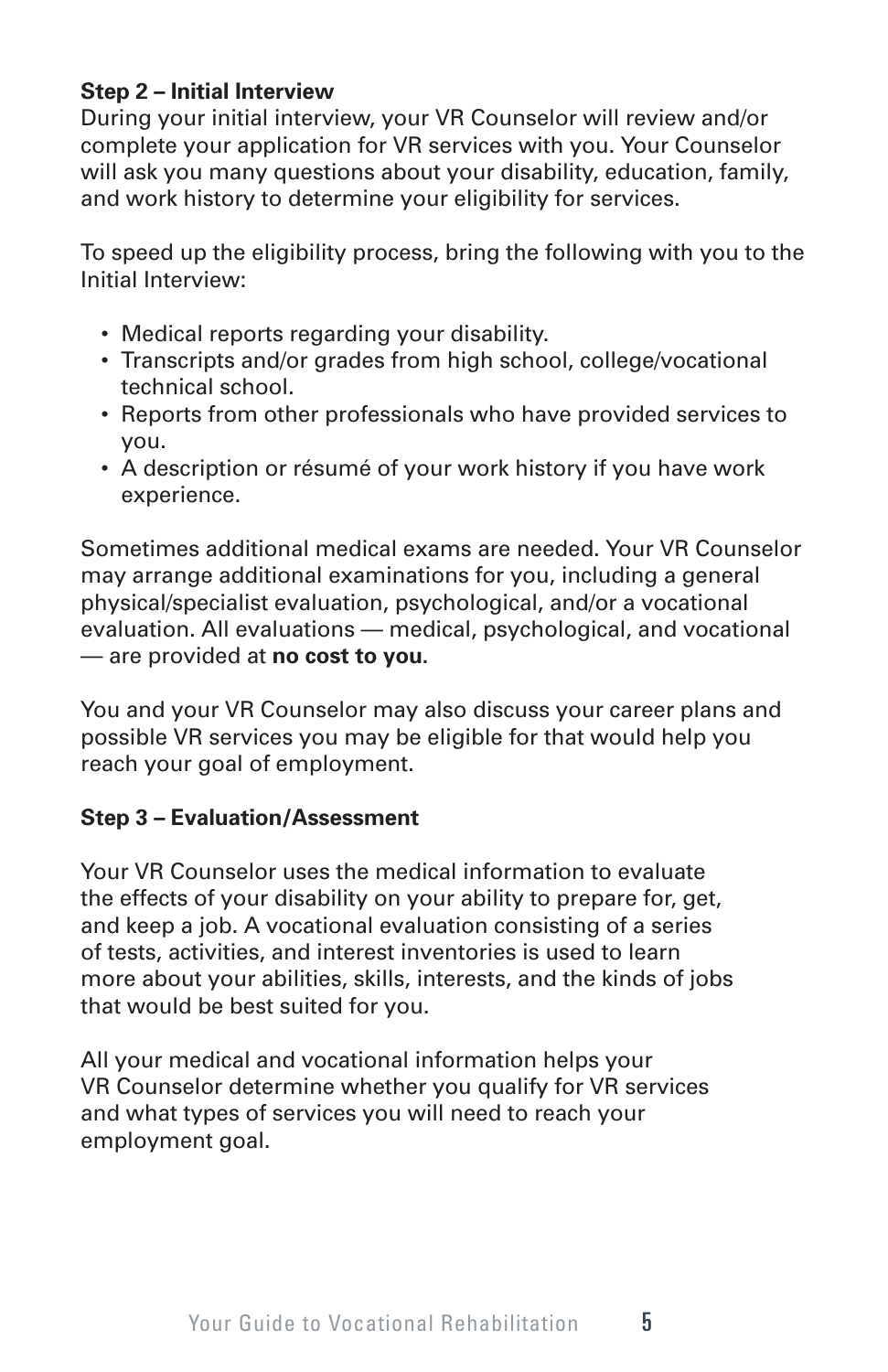# **Step 4 – Eligibility**

Your VR Counselor will determine if you are eligible for services. A decision should be reached within 60 days of the date of your application for VR services.

If a decision cannot be made within 60 days, your Counselor will explain the reason(s). You will be provided with the option of:

- Allowing for an agreed specific extension of time so that additional information may be gathered; **or**
- If you do not agree you can request an administrative review with the Regional Manager.

# **Eligibility for VR Services is made if:**

- You have a physical, mental, learning, or emotionaldisability; **and**
- You have a problem getting or keeping a job because of your disability; **and**
- You need VR services to help you prepare for, get, and/or keep a job.

## **Trial Work Period**

When there is a question about your employability because of the severe nature of your disability, you are allowed a trial work period. During the trial work period, you and your VR Counselor will decide which vocational rehabilitation services you will need to evaluate your ability to get or keep a job. If you cannot participate in trial work, you may be placed into extended evaluation. At any time during the trial work period or extended evaluation, if needed, your Counselor can make a decision to determine your eligibility for VR services.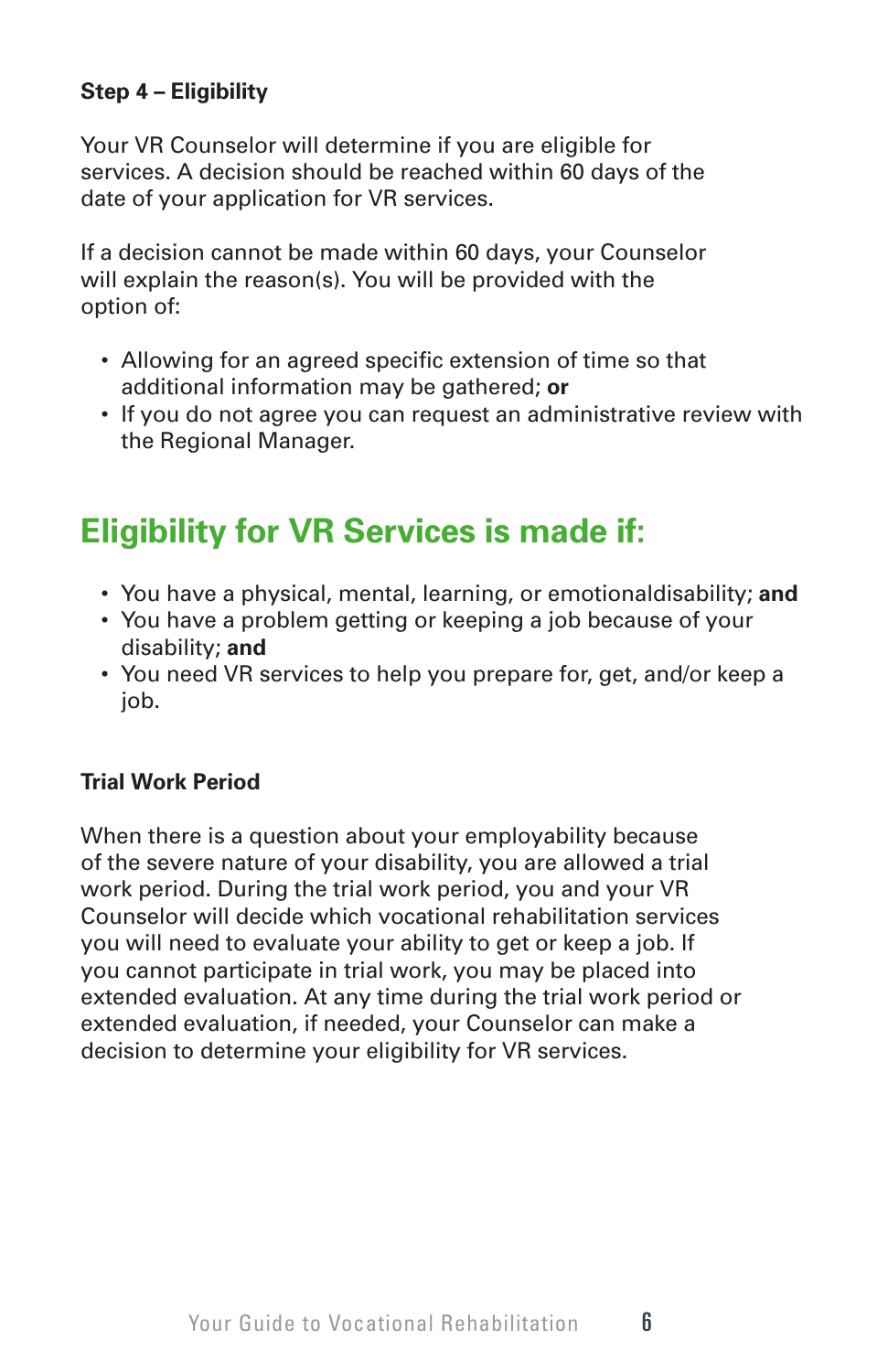## **SSI/SSDI Recipients**

An individual who has a disability or who is blind as determined pursuant to Title II or Title XVI of the Social Security Act (42 U.S.C. 401 et. seq. and 1381 et seq.) shall be:

- 1. Considered to be an individual with either a significant disability or a most significant disability; such determination to be made by Louisiana Rehabilitation Services; and
- 2. Presumed to be eligible for vocational rehabilitation services, provided that the individual intends to achieve an employment outcome.

The VR Counselor can find an SSDI or an SSI recipient ineligible for services if the Counselor can demonstrate by clear and convincing evidence through the use of trial work experiences that the severity of the individual's disability prohibits the individual from benefiting from VR services in terms of an employment outcome.

## **LRS follows an "Order of Selection" for providing vocational rehabilitation services. This means eligible individuals with the most significant disabilities are given first priority for services.**

If you are not eligible for vocational rehabilitation services, your Counselor will explain why and discuss other resources in the community that may help you.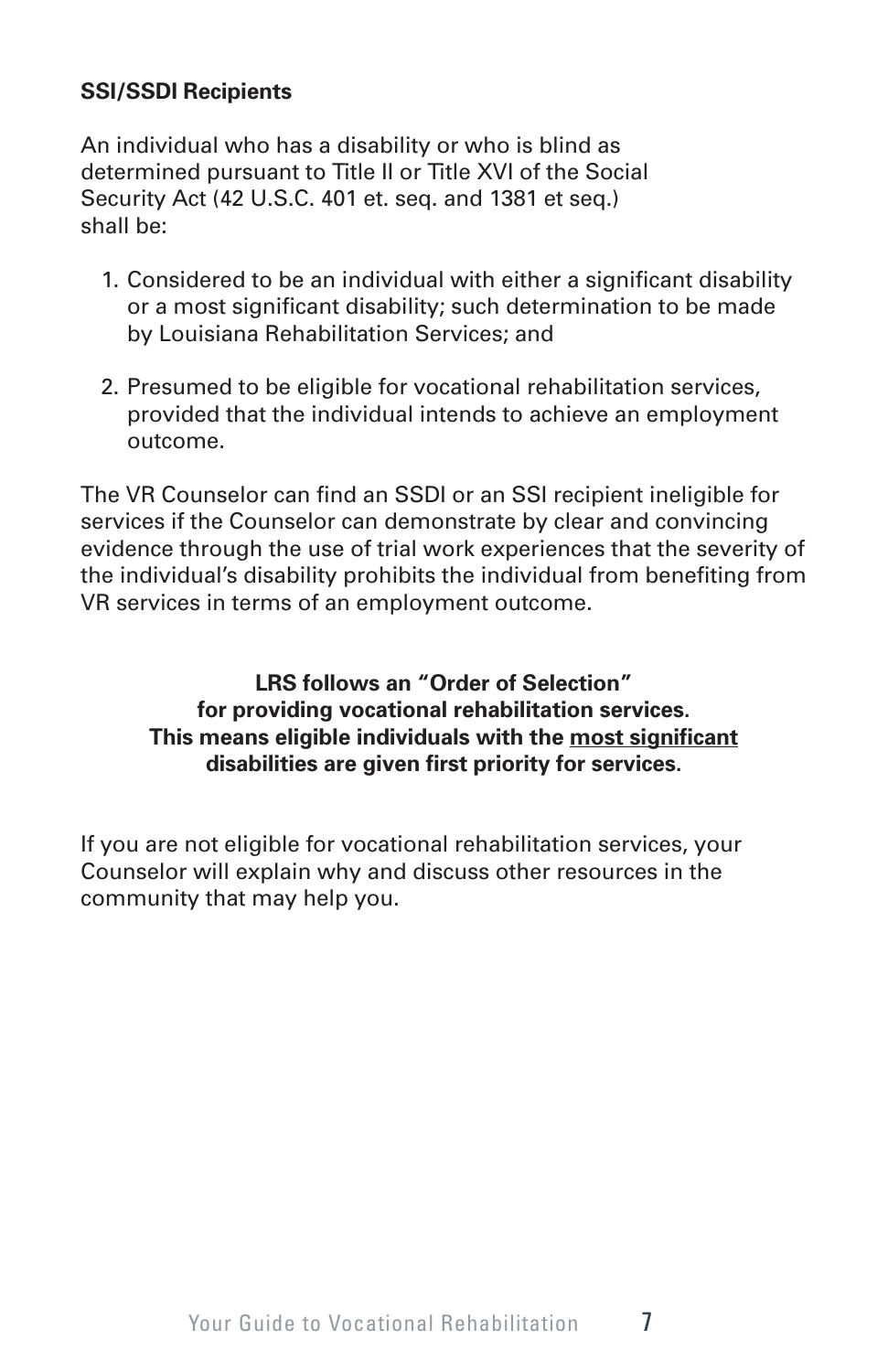# **Step 5 – Planning**

Once determined eligible for services, you and your VR Counselor **work together** to plan and develop a vocational rehabilitation program designed just for **you!** Deciding on your career goals and the VR services you need to reach this goal is the most important part of your VR program. You should be prepared to give a great deal of thought and planning into making this decision.

During the planning stage, you will be asked to provide documentation regarding your financial status, including verification of your income (1040,W-2 forms, or check stubs), assets, and checking and saving accounts. You will also need to provide verification of any disability related expenses you may have. Your VR Counselor will complete a budget analysis. Based on your income, you may be **required** to pay a portion of the cost of services.

In deciding your career goals, you have the option of choosing to develop your own plan or having your VR Counselor help you develop your plan. This plan is called the **"Individualized Plan for Employment."** It identifies your employment goal, time frames for services, and approved service providers necessary for your vocational rehabilitation. The plan also outlines your financial participation in services. This plan is also referred to as the **"IPE," "RS-5,"** or as the **"plan." This is an important document.**

The services outlined on the plan are conditioned on the approval and signatures of you, your VR Counselor, the district supervisor and, if required, any other Agency approval(s), as well as the availability of funds to LRS.

You and your VR Counselor will review the IPE at least annually. If your situation changes, the IPE is updated.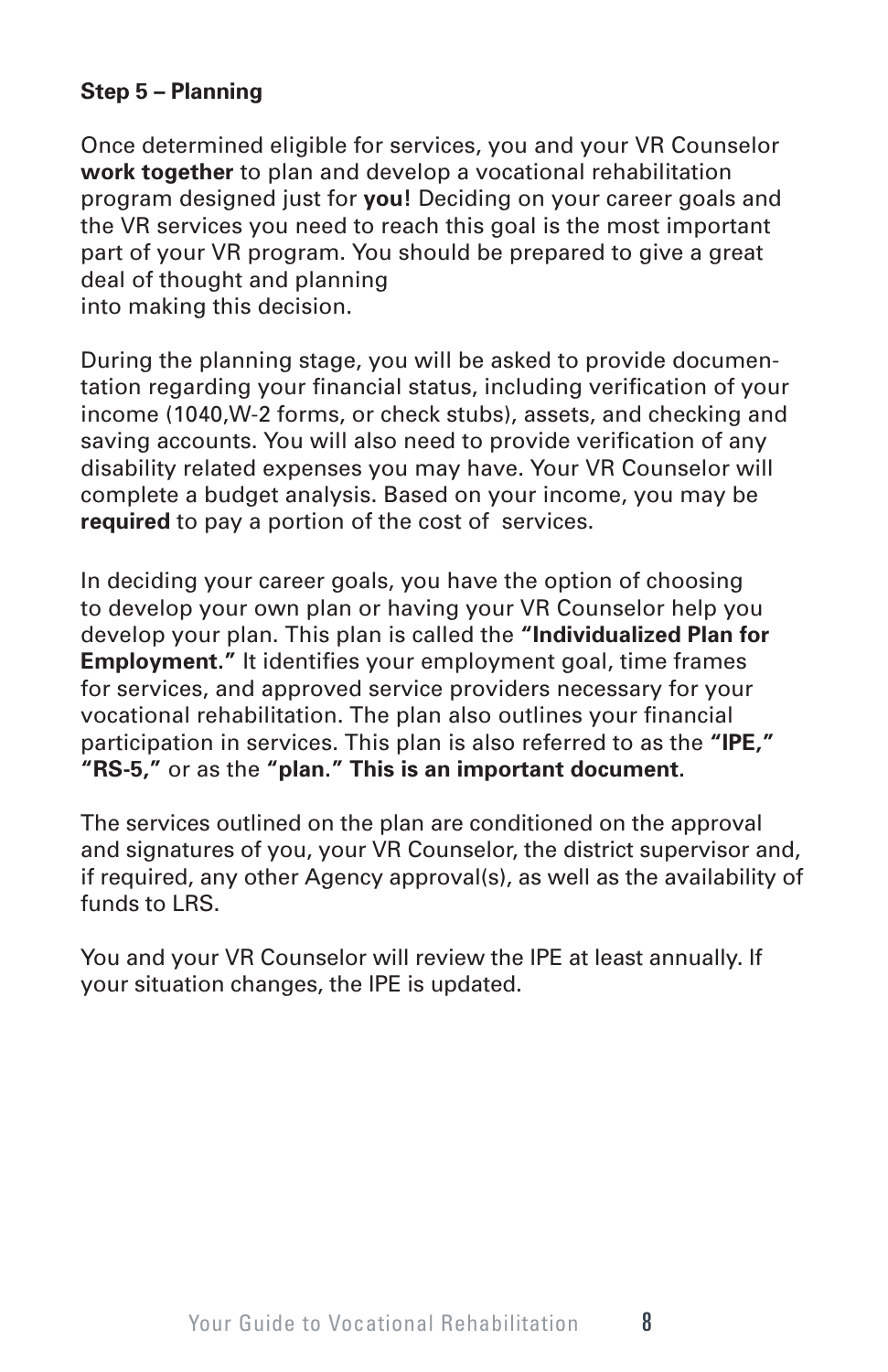## **Step 6 – Services**

VR services are provided to help persons who are disabled prepare for, enter, and/or keep employment. You and your VR Counselor determine the specific kind and number of services you might need. Services are based on your individual needs; therefore, the types of services you receive may differ from services that other individuals receive. Not everyone requires the same or every service.

To achieve your employment goals, VR can provide a wide range of services:

- Medical examinations (general physical, psychological, or other specialist examinations).
- Vocational evaluation of interests, skills, and abilities for future work.
- Vocational Guidance.
- Career Counseling.
- Physical or mental restoration services that could include mental health counseling, speech therapy, physical therapy, etc.
- Training universities, colleges, technical schools, apprenticeship programs, on-the-job training, supported employment, etc.
- Rehabilitation devices medical equipment necessary for employment (wheelchairs, prosthesis, glasses, self-help devices, etc.)
- Rehabilitation engineering assistance with job site modifications (changing lighting, adapting a telephone, a computer, or a tool, etc.); and training on the use of the modified equipment.
- Job Placement.
- Follow up after employment to ensure job success.

#### **This is only a partial list of services. If you would like to know more about the services LRS offers, ask your VR Counselor.**

LRS always looks for the most cost-effective way to provide services without giving up quality. You and your VR Counselor will look into other available resources that could assist in the cost effectiveness of your vocational rehabilitation program.

## **Please remember that LRS cannot pay for past bills, or for services and purchases that are not included on your Individualized Plan of Employment (IPE).**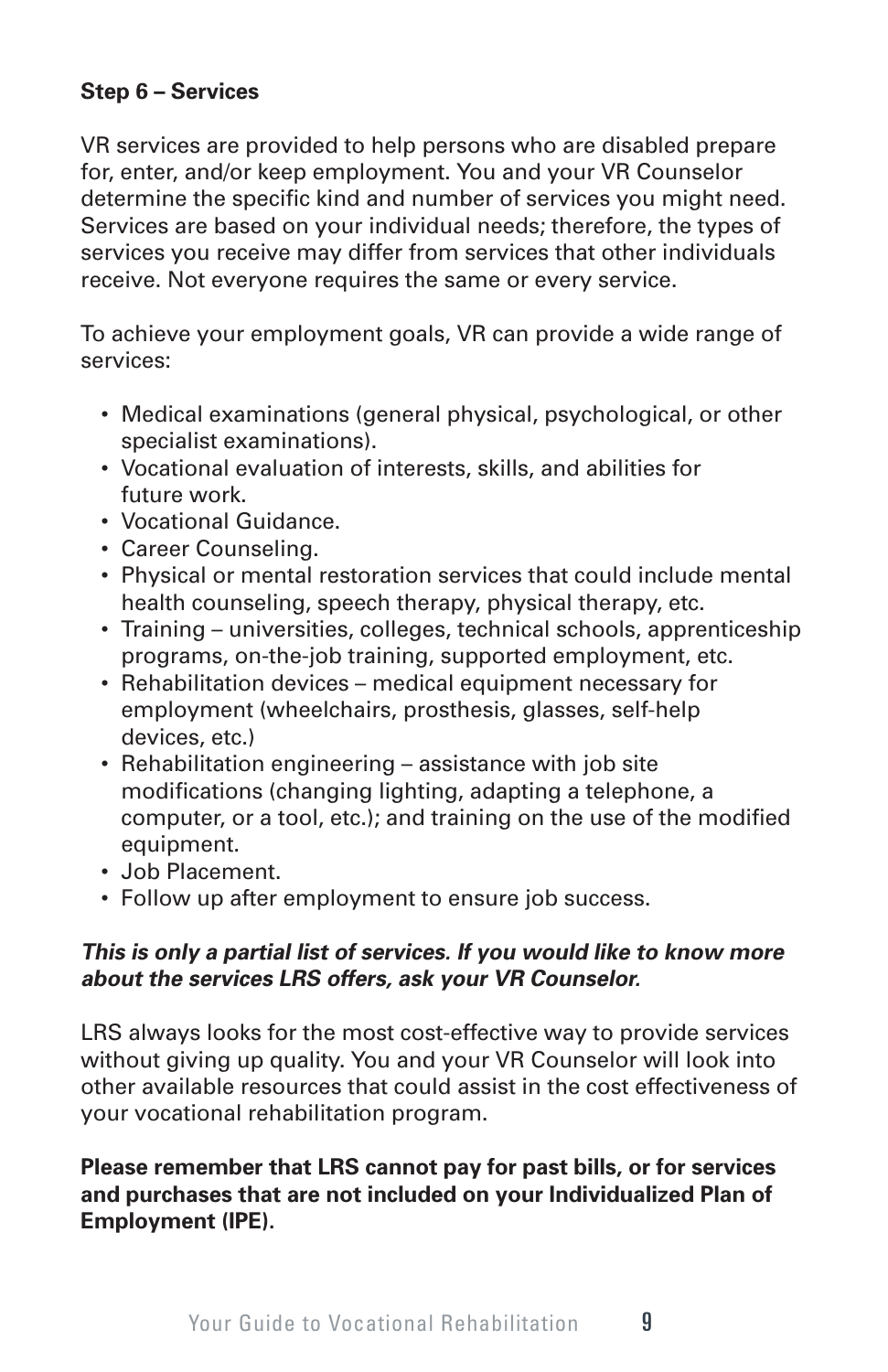# **Step 7 – Employment**

All VR services are geared to prepare you for a job. After successfully completing your planned services, you are ready for employment. Finding a job takes a lot of work, but together you and your VR Counselor can match your skills with a job. You may discover that this is the most difficult part of the whole process. **It is very important that you actively look for a job.**

Your VR Counselor and/or a Rehabilitation Employment Specialist will help you with your job search. These are some examples of how they can help you:

- Complete application forms.
- Develop a résumé.
- Prepare for an interview.
- Conduct your job search.
- Find job leads.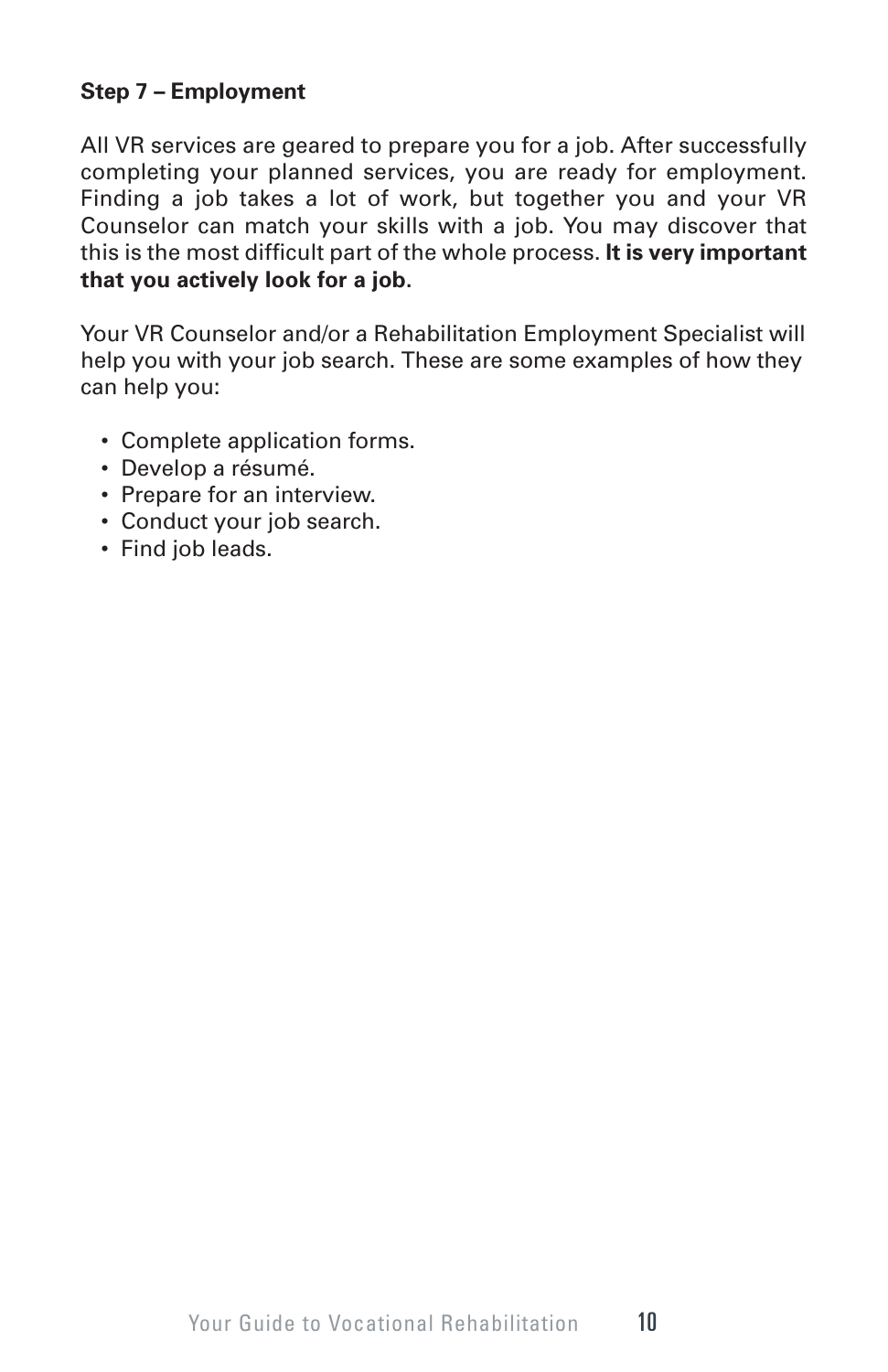# **Step 8 – Successful Rehabilitation—Employed**

Once you are employed, your VR Counselor will continue to work with you for an additional 90 days. During this 90 day period, your VR Counselor will meet with you and, if you approve, your employer to determine your job satisfaction.

Sometimes, unforeseen problems can occur that put you at risk of losing your job. If this happens, contact your VR Counselor immediately for assistance. Often, your Counselor can help you work out the problem and/or provide services you might need to maintain your job.

Once your case has been closed as successfully rehabilitated, but you find that you need additional short-term services to help you maintain your current employment, you should ask your VR Counselor about **post-employment services.**

Post-employment services are available to meet any simple, short-term rehabilitation need(s) you have after employment.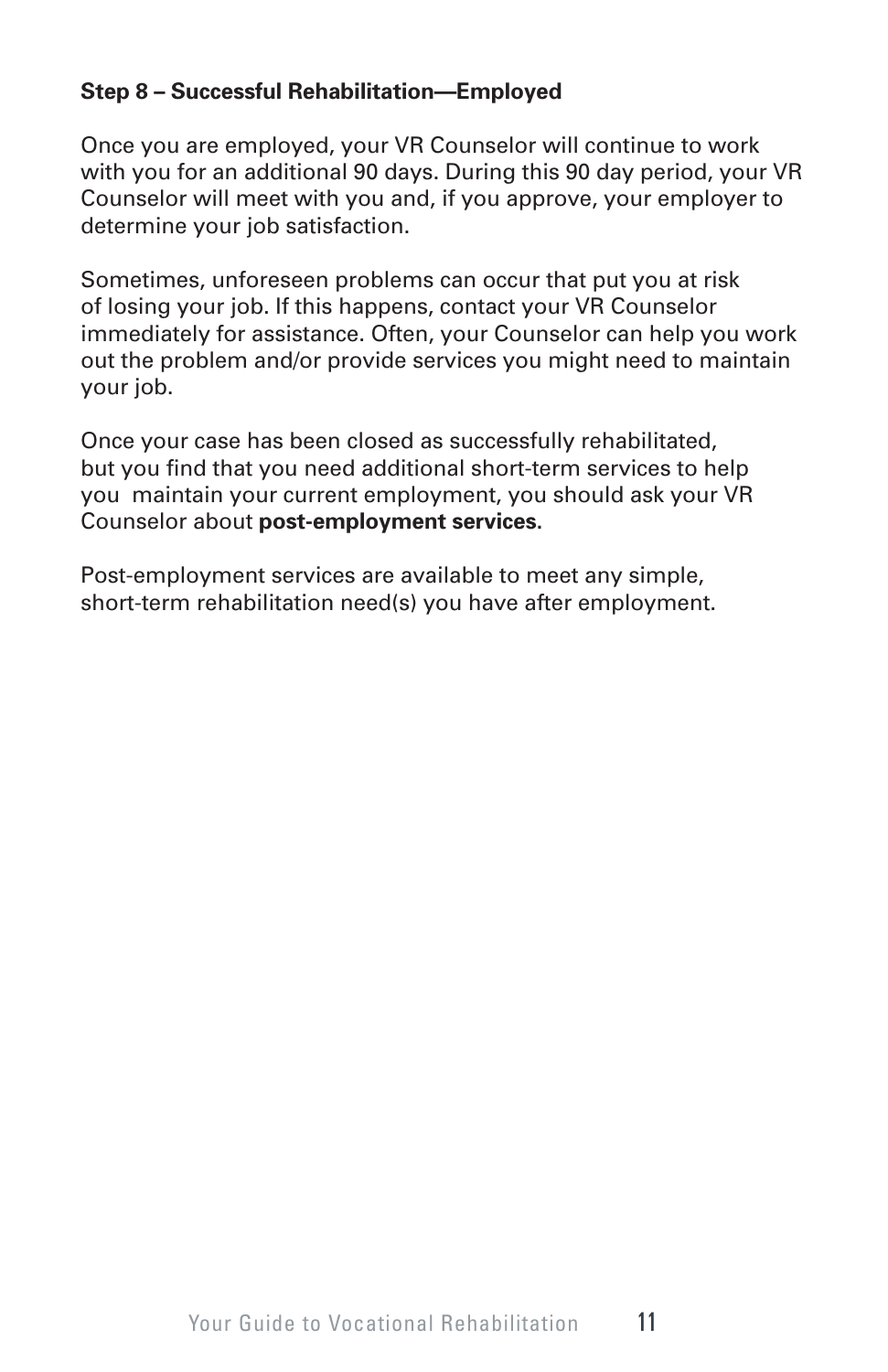# **Rights**

You have certain rights under the Vocational Rehabilitation Program. It is important that you know and understand your rights. You have the right to:

- Apply for Vocational Rehabilitation Services.
- Be treated with respect.
- Be evaluated fairly and completely to have your eligibility determined.
- Receive a determination of eligibility for vocational rehabilitation services within 60 days of application or agree to extend this period of time.
- Know why you are considered ineligible for services.
- Be referred to other agencies and facilities as appropriate.
- Appeal any decision or denial of vocational rehabilitation service through either an administrative review and/or a fair hearing.
- Receive an explanation of the help available through the
- Client Assistance Program (CAP).
- Receive an assessment of your need for post-employment services.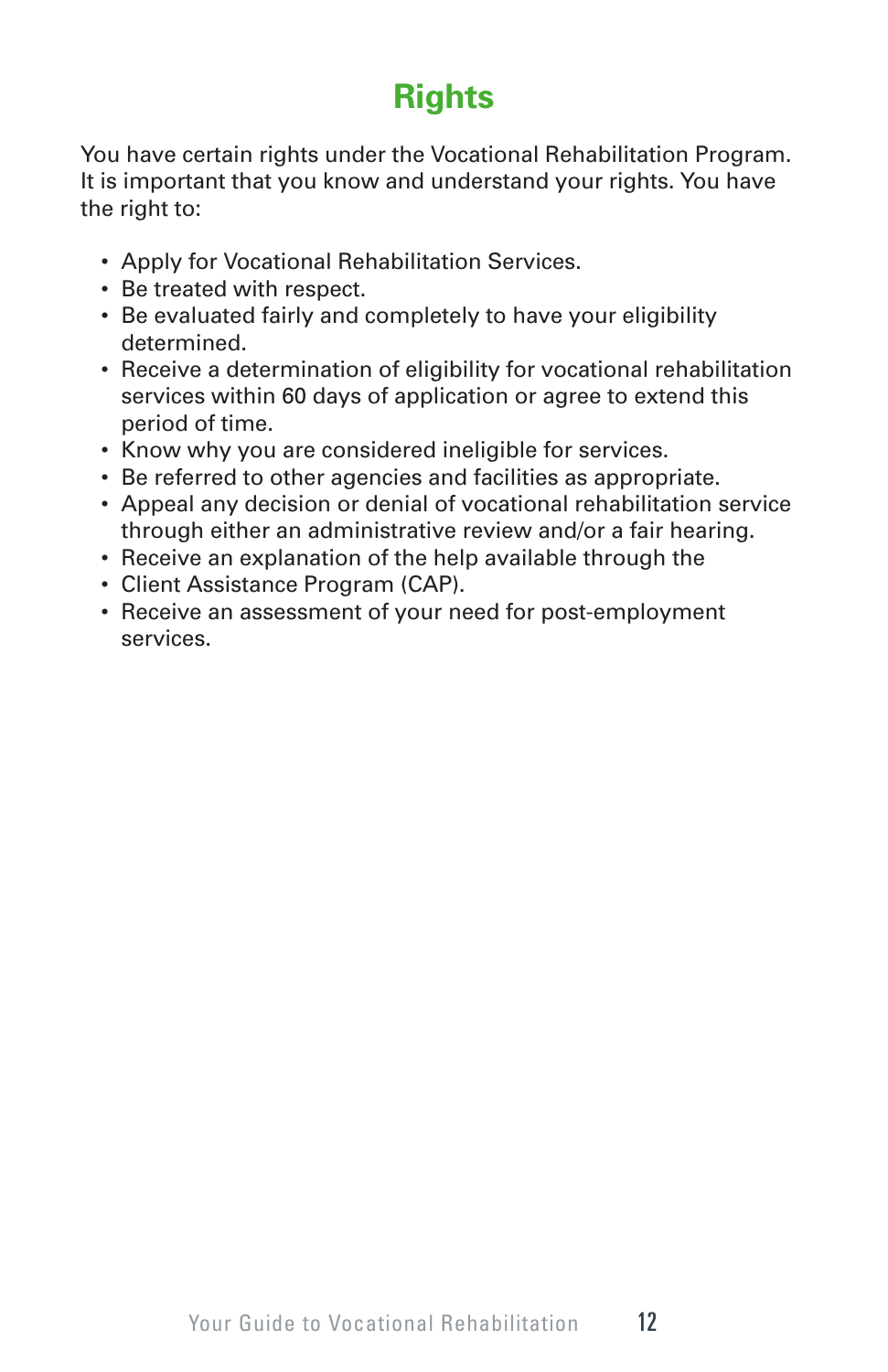# **Responsibilities**

You are in charge of your VR program; but it is also a "team" effort. To make your rehabilitation a success, you and your VR Counselor must work together.

## **Vocational Rehabilitation Works Better If you:**

- Take an active part in planning and making decisions.
- Ask questions anytime you do not understand something.
- Stay in regular contact with the people working with you.
- Follow through with all the agreed upon activities.
- Keep your Counselor advised of anything that changes your ability to complete your VR program.
- Ask your Counselor for any help you need during any part of your program.
- Actively seek employment when you are job ready.
- Tell your Counselor when you get a job.

## **You are responsible for making sure that the rehabilitation plan developed by you and your VR Counselor meets your needs.**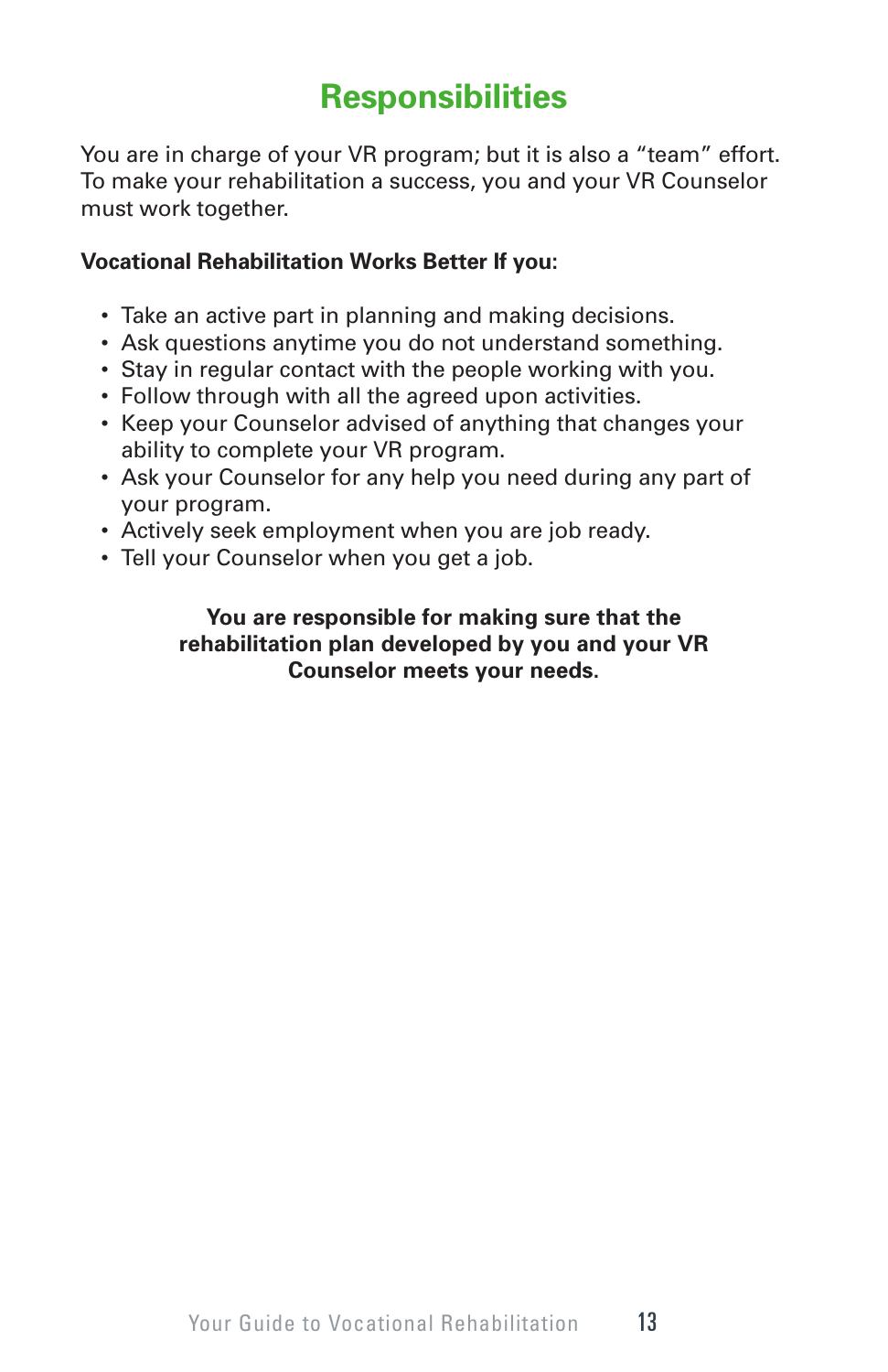# **Confidentiality**

Your VR Counselor will ask you to provide personal information about yourself to understand your disability, determine your eligibility, and plan your program. A case record is developed to keep all your information together. **All case record information is confidential.**

**LRS will not share your information with other individuals and/or agencies without your signed consent to release the information.**  The only exception would be to protect you or others if you are a threat to your own safety or the safety of others.

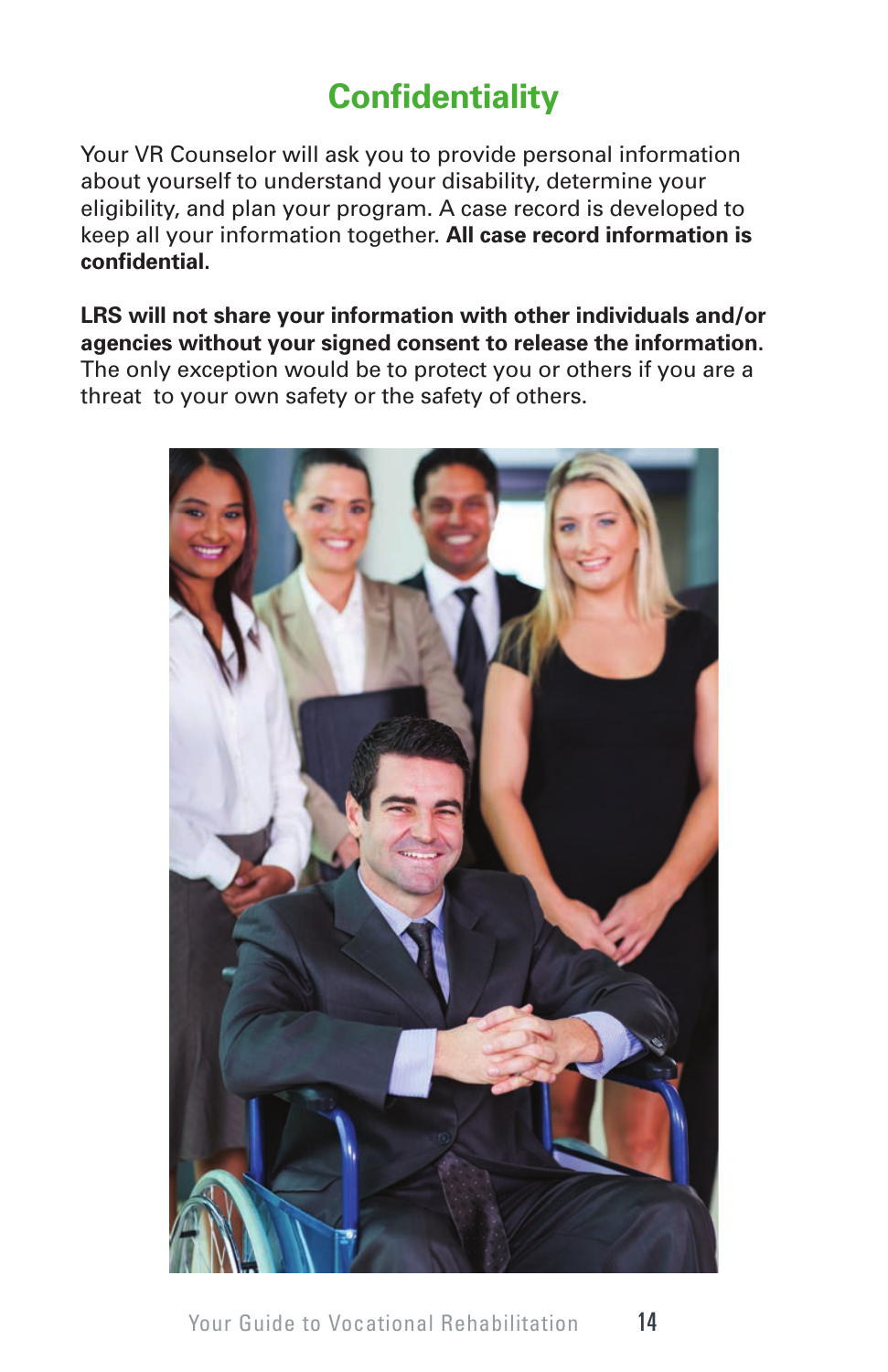# **Client Assistance Program**

You can request help from the Client Assistance Program (CAP) at any time to resolve problems or misunderstandings that occur during your vocational rehabilitation program. CAP is independent of LRS, and provides advocacy and information free of charge.

CAP has offices in both north and south Louisiana. The Shreveport office serves the area north of Alexandria, and the New Orleans office serves the area south of Alexandria.

In order to access services from the CAP, you must contact their office.

# **ADVOCACY CENTER**

8325 Oak Street

New Orleans, LA 70118

Toll-Free: 1-800-960-7705 FAX: 1 (504) 522-5507

Email: advocacycenter@advocacyla.org

Website: http://www.advocacyla.org

All services of CAP are confidential, free of charge, and provided without regard to race, creed, color, sex, age, national origin, or disability.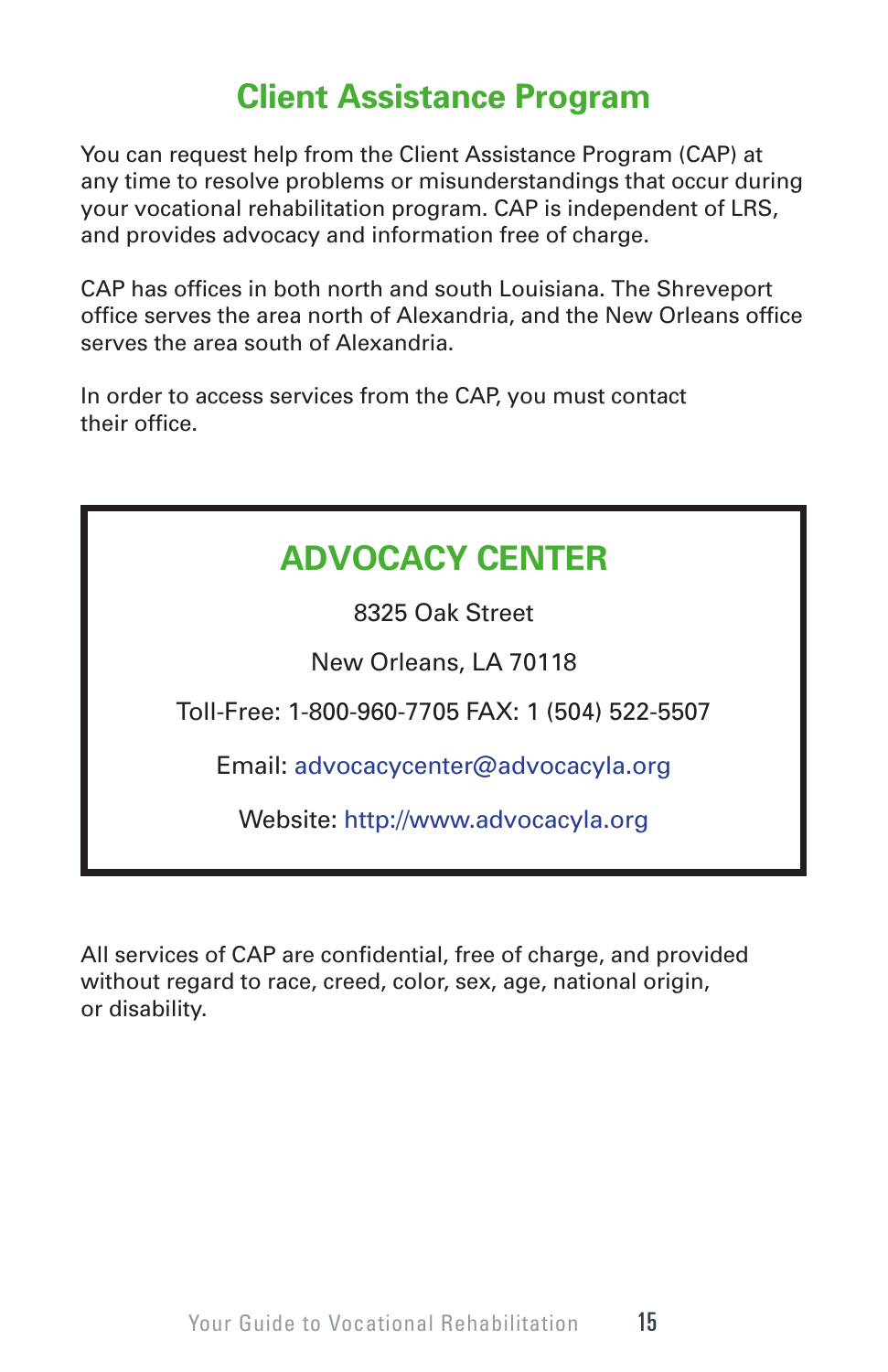# **Appeals Process**

We're confident that you'll be very satisfied with the decisions or services you receive from LRS. However, sometimes a concern or problem may occur. If this happens, you should:

- Discuss the situation with your VR Counselor or your Counselor's supervisor; they may be willing to consider other possibilities and give valid reasons if alternatives are not appropriate. Most issues can be resolved at this level.
- If the problem cannot be resolved, you can ask for an **Administrative Review** (an informal meeting) with the LRS Regional Manager, **and/o**r
- If the problem is still not resolved after the Administrative Review, request a **Fair Hearing.**

NOTE: It is not required that an Administrative Review be conducted in order for you to request and receive a Fair Hearing. However, an Administrative Review can, in many situations, result in a faster solution of your problem.

To request an **Administrative Review** or a **Fair Hearing**, you must:

- Request the appeal in writing to the LRS Regional Manager.
- Describe the decision or action you need to have resolved.
- Include your name, address, and telephone number.
- Sign and mail or deliver the request to the LRS Regional Manager.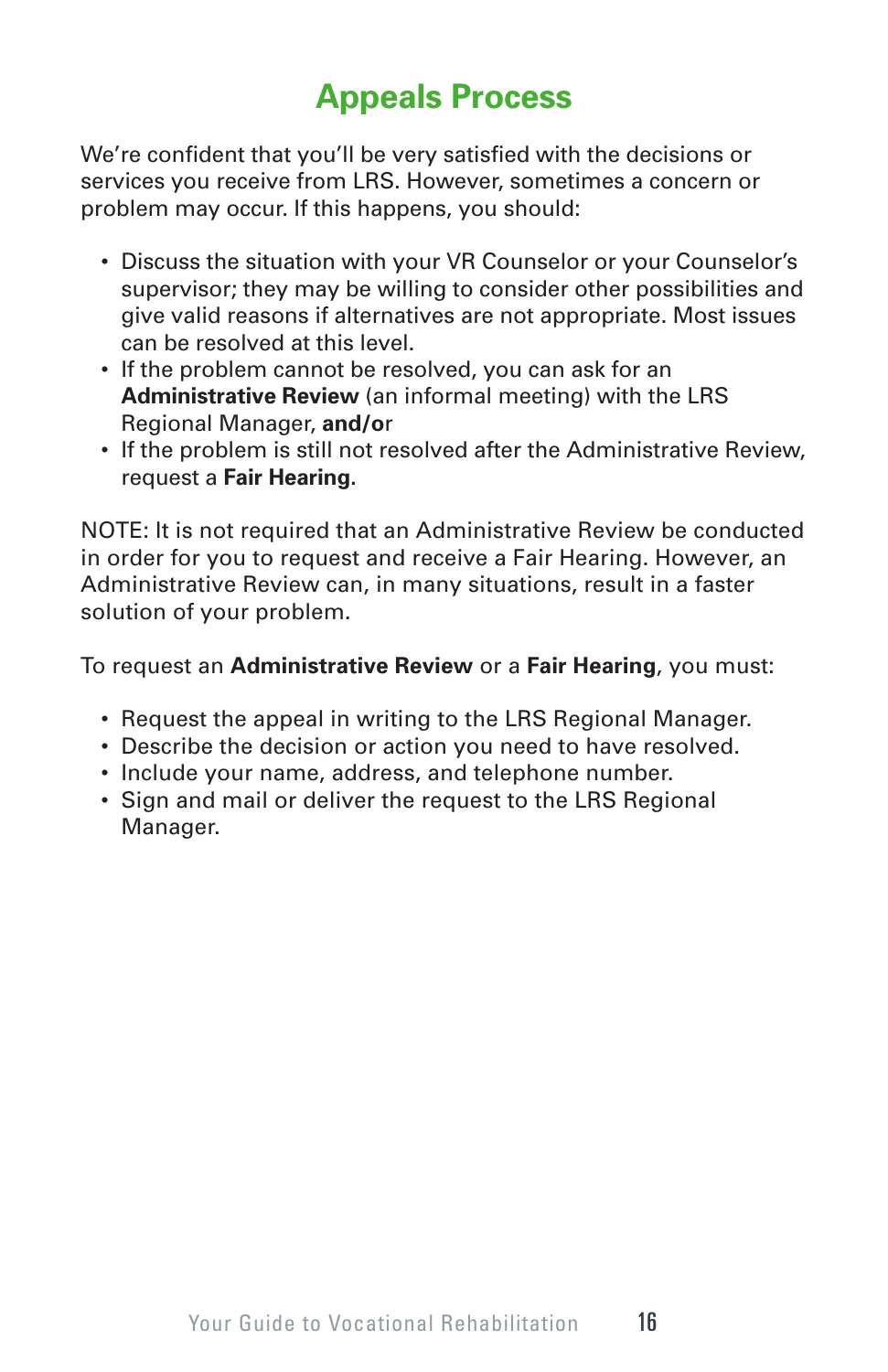Administrative Reviews are held and final decisions are given within **fifteen (15) calendar days** of receipt of your request. Most appeals are resolved by the Administrative Review. A Fair Hearing is a more formal process conducted by an Impartial Hearing Officer selected from a pool of approved hearing officers. The Impartial Hearing Officer hears both sides of the issue, weighs the facts of your case, and makes a decision based on federal and state laws and LRS policy. A Fair Hearing decision report is provided to you within **thirty (30) calendar days** of your hearing.

If you do request a Fair Hearing, you will then be offered the option of mediation, prior to going to Fair Hearing. If you select mediation, both you and LRS will equally exchange information and offer solutions for an agreement, not the impartial mediator. If an agreement is reached, it is put in writing, both you and LRS sign, and the agreement becomes binding. You leave with the signed agreement at the end of the meeting. If no agreement is reached, you can still request a fair hearing.

At the Administrative Review, Fair Hearing, or Mediation Session (if applicable), you should:

- Clearly state your concerns and possible solutions.
- Bring documentation that supports your position.
- If you choose, have a representative (family member, friend, attorney, or CAP) present.

**You should notify the Impartial Hearing Officer or Impartial Mediator in advance if you plan to have a representative or witness(es) at your Fair Hearing or Mediation Session.**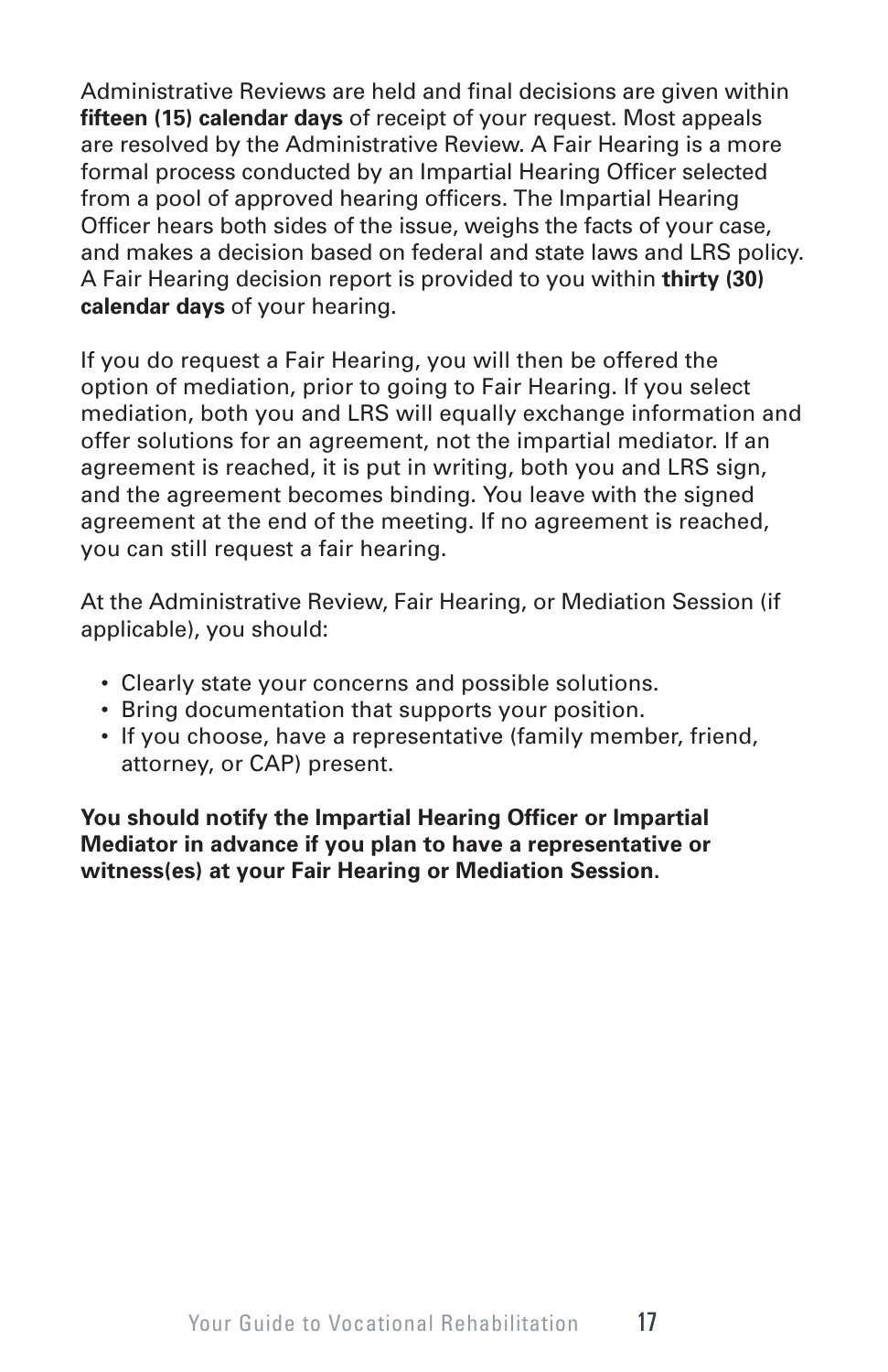# **Independent Living Services**

Independent Living Services are provided to help persons with the most significant disabilities live and function independently within their family or community.

You may be eligible for Independent Living Services if:

- You have a severe physical or mental disability that limits your ability to function independently; **and**
- You will benefit from Independent Living services in terms of improving your ability to function, continue functioning, or move towards functioning independently within the family or the community.

If you are eligible, some of the services include:

- Counseling to help you adjust to your disability.
- Personal Care Attendant someone to assist you with your daily living needs.
- Home Modifications a ramp, grab bars, etc.
- Rehabilitation Devices prostheses, wheelchairs, lifts, etc.
- Interpreter and reader services.
- Other services that may help you live independently or become eligible for vocational rehabilitation services.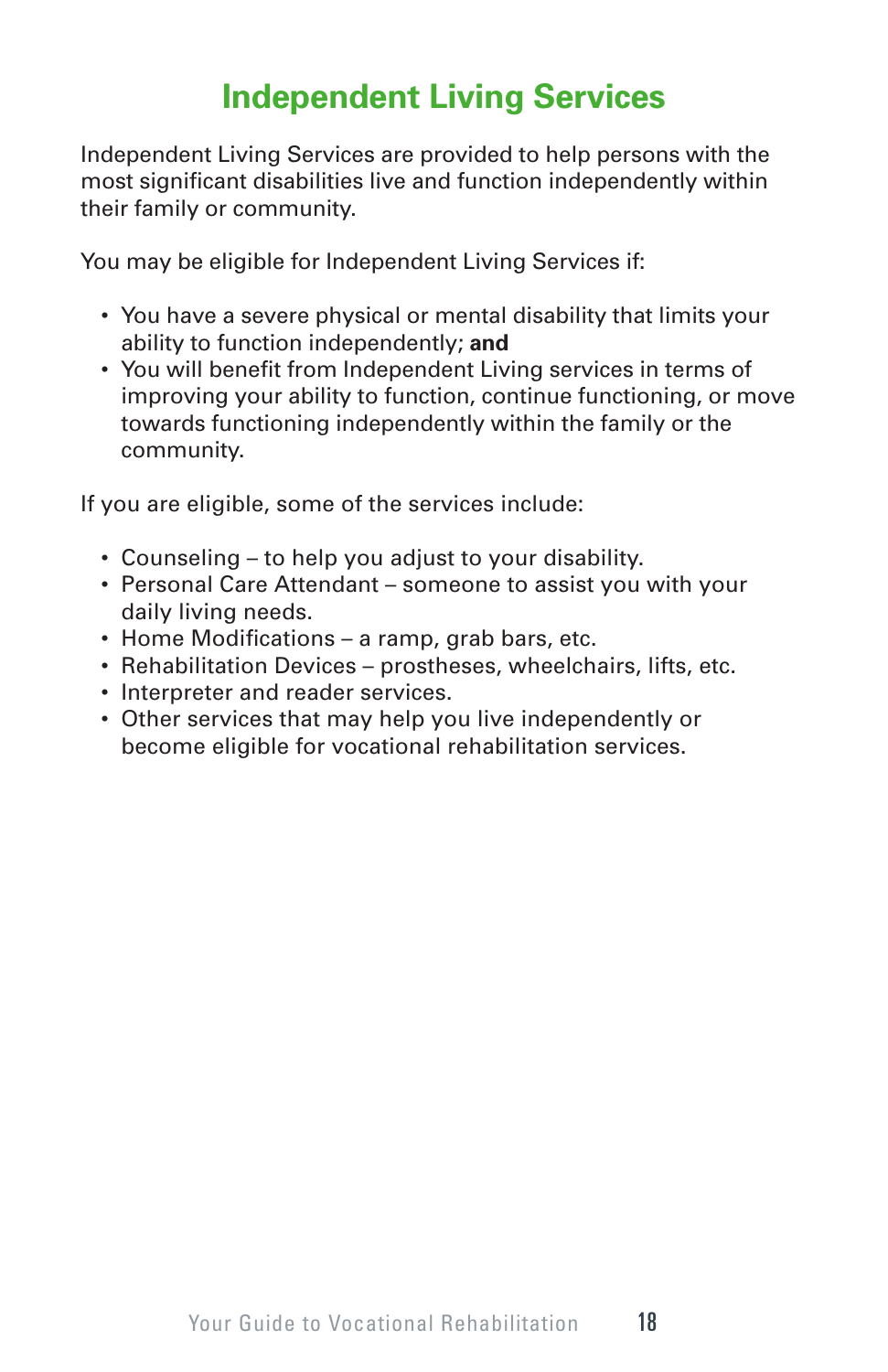These centers provide information on topics of concern or interests regarding persons with disabilities and refer consumers to appropriate resources to meet their inquiries and needs. Information is generally provided within 48 hours of the initial request.

# **Resources for Independent Living, Inc.**

3233 South Sherwood Forest Blvd., Suite 101A Baton Rouge, LA 70816 Phone: (225) 753-4772 Fax: (225) 753-4831 Toll Free: 1-877-505-2260

# **Resources for Independent Living, Inc.**

2001 21st Street Kenner, LA 70065 Phone: (504) 522-1955 1-(877) 505-2260 1-877-505-2260

# **Southwest Louisiana Independence Center, Inc.**

2016 Oak Park Boulevard Lake Charles, LA 70601 Phone: (337) 477-7194 Fax: (337) 477-7198 1-888-403-1062

# **New Horizons, Inc.**

1111A Hawn Avenue Shreveport, LA 71107 Phone: (318) 671-8131 Fax: (318) 688-7823 1-877-219-7387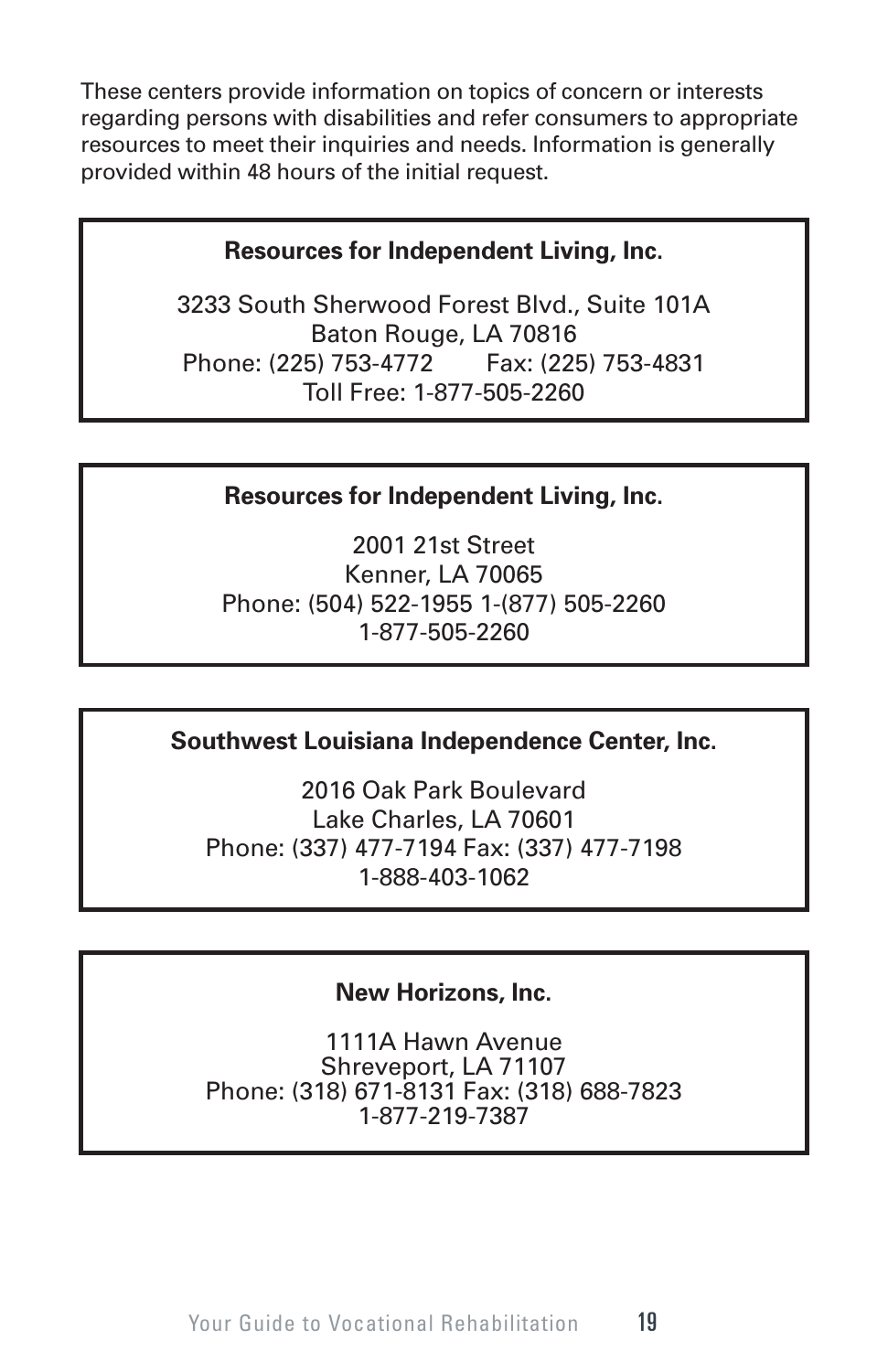Although services may vary among the **Independent Living Centers**, each offers the following core services:

## **Information and Referral**

Information on topics of concern or interests regarding persons with disabilities and refers consumers to appropriate resources to meet their inquiries and needs. Information is generally provided within 48 hours of the initial request.

## **Peer Counseling**

Peer counseling provides individuals with the opportunity to discuss disability related issues, receive encouragement, share thoughts and ideas, and enjoy a social outlet.

## **Skills Training**

Skills training helps individuals become independent and have knowledge to achieve everyday tasks such as: managing personal finances, meal planning, household cleaning, and transportation training.

## **Advocacy**

Knowledge of personal rights. Encourages consumers to self-advocate.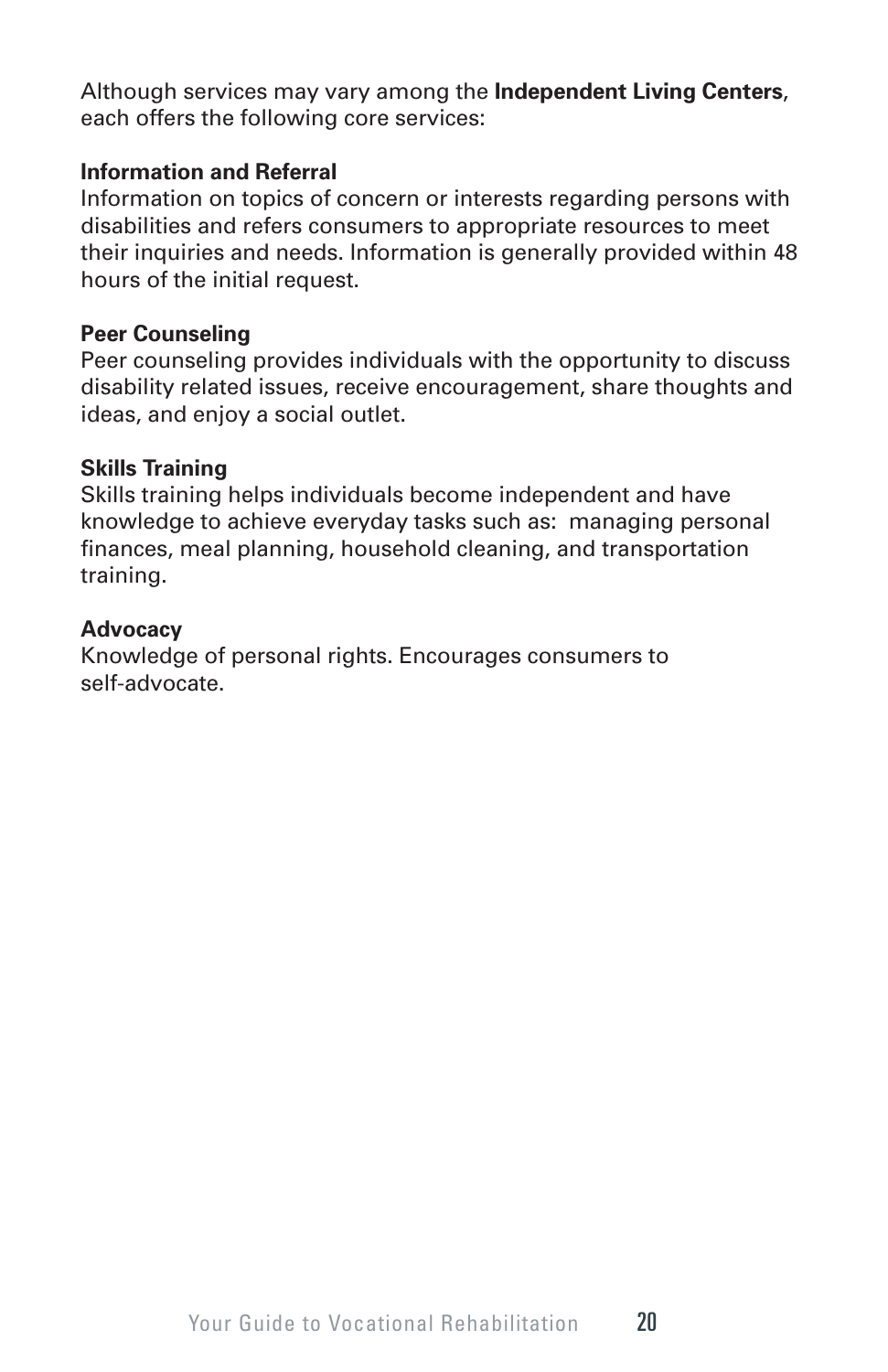# **LRS Office Locations**

If you have questions that were not answered, please contact your regional LRS office. All office numbers are TDD equipped for persons who are deaf, hard of hearing, or speech impaired. Each office also has a Louisiana toll-free number.

Office hours: Monday through Friday-8:00 a.m. to 4:30 p.m.

Visit our website at: www.laworks.net.

#### **REGION 1**

New Orleans Regional Office 6620 Riverside Drive, Suite 101 Metairie, LA 70003 (504) 838-5180 (V/TDD) 1-800-737-2957

#### **REGION 2**

Baton Rouge Regional Office 3651 Cedarcrest Avenue Baton Rouge, LA 70816-4010 (225) 295-8900 (V/TDD) 1-800-737-2959

#### **REGION 3**

Thibodaux Regional Office 1442 Tiger Drive Thibodaux, LA 70301-4337 (985) 447-0809 (V/TDD) 1-800-590-5762

#### **REGION 4**

Lafayette Regional Office 825 Kaliste Saloom Road Brandywine VI, Suite 350 Lafayette, LA 70508-4285 (337) 262-5353 (V/TDD) 1-800-520-0587

#### **REGION 5**

Lake Charles Regional Office 3616 Kirkman Street Lake Charles, LA 70607-3006 (337) 475-8038 (V/TDD) 1-800-520-0589

#### **REGION 6**

Alexandria Regional Office 900 Murray Street, Room H–100 Alexandria, LA 71301 (318) 487-5335 (V/TDD) 1-800-520-0578

#### **REGION 7**

Shreveport Regional Office 1525 Fairfield Avenue, Suite 708 Shreveport, LA 71101-4333 (318) 676-7155 (V/TDD) 1-800-737-2966

#### **REGION 8**

Monroe Regional Office 24 Accent Drive, Suite 105 Monroe, LA 71201 (318) 362-3232 (V/TDD) 1-800-737-2973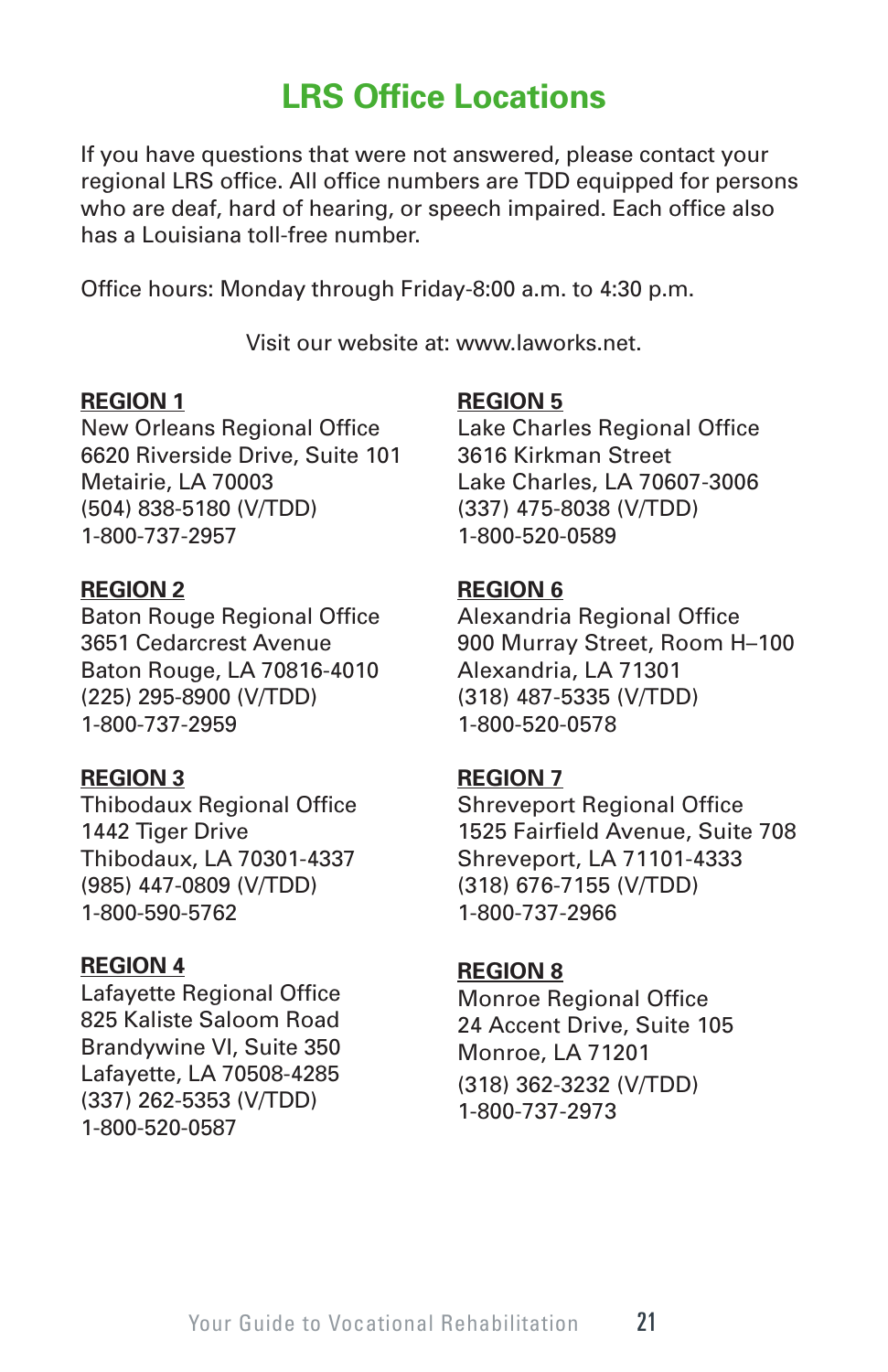# **Parishes Served By Each Regional Office**

## **NEW ORLEANS – REGION 1**

Jefferson **Orleans Plaquemine** St. Bernard St. Charles St. James St. John St. Tammany

#### **BATON ROUGE – REGION 2**

Ascension East Baton Rouge East Feliciana Iberville Livingston Pointe Coupee St. Helena **Tangipahoa** Washington West Baton Rouge West Feliciana

#### **HOUMA – REGION 3**

Assumption Lafourche **Terrebonne** 

#### **LAFAYETTE – REGION 4**

Acadia Evangeline Iberia Lafayette St. Landry St. Martin St. Mary

# Vermilion **LAKE CHARLES – REGION 5**

Allen **Beauregard** Calcasieu Cameron Jefferson Davis

#### **ALEXANDRIA – REGION 6**

Avoyelles Catahoula Concordia Grant LaSalle Rapides Vernon Winn

#### **SHREVEPORT – REGION 7**

Bienville Lincoln Caddo Red River Claiborne Sabine DeSoto Webster

Bossier Natchitoches

#### **MONROE – REGION 8**

Caldwell Ouachita East Carroll Richland Franklin Tensas Jackson Union Madison West Carroll Morehouse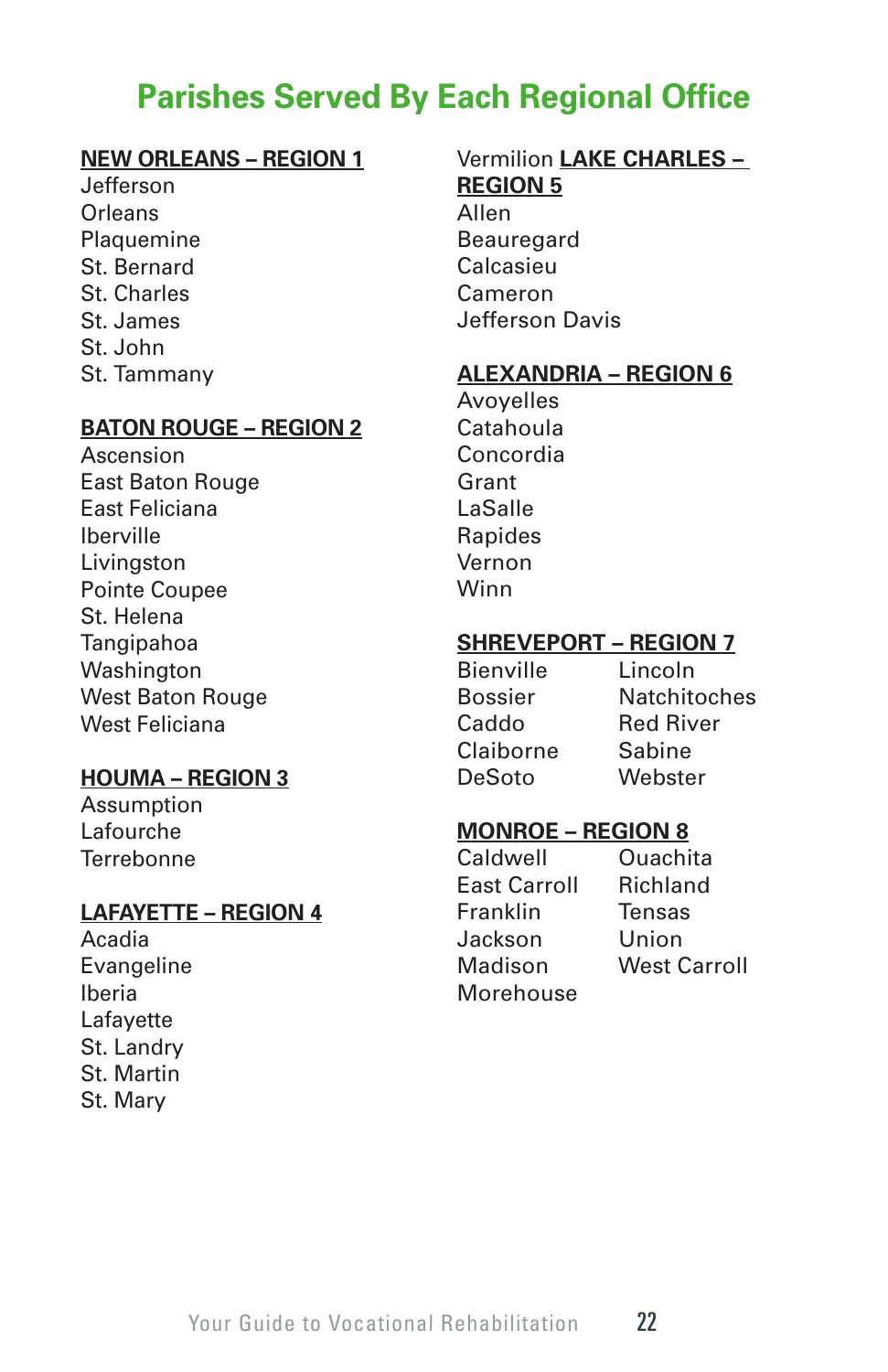# **NOTES:**